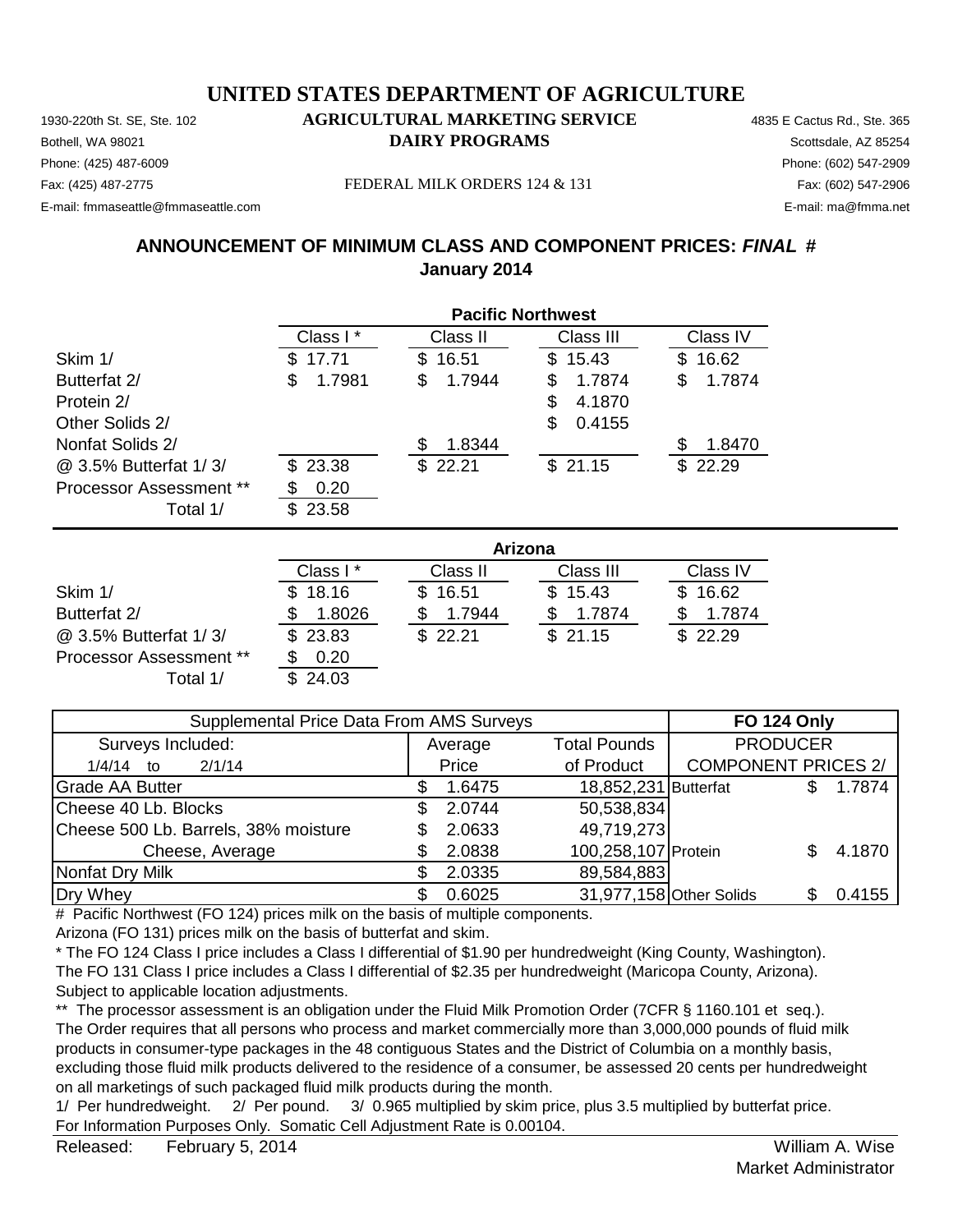Phone: (425) 487-6009 Phone: (602) 547-2909 E-mail: fmmaseattle@fmmaseattle.com E-mail: ma@fmma.net

#### Fax: (425) 487-2775 FEDERAL MILK ORDERS 124 & 131 Fax: (602) 547-2906

### **ANNOUNCEMENT OF MINIMUM CLASS AND COMPONENT PRICES:** *FINAL* **# February 2014**

|                                | <b>Pacific Northwest</b> |             |              |              |  |  |
|--------------------------------|--------------------------|-------------|--------------|--------------|--|--|
|                                | Class I*                 | Class II    | Class III    | Class IV     |  |  |
| Skim 1/                        | 18.47<br>S.              | 17.27<br>S. | 16.90<br>SS. | 17.02<br>\$  |  |  |
| Butterfat 2/                   | \$<br>1.7415             | 2.0179<br>S | 2.0109<br>S  | 2.0109<br>\$ |  |  |
| Protein 2/                     |                          |             | 4.6044<br>S  |              |  |  |
| Other Solids 2/                |                          |             | 0.4453<br>S  |              |  |  |
| Nonfat Solids 2/               |                          | 1.9189      |              | 1.8914       |  |  |
| @ 3.5% Butterfat 1/3/          | \$23.92                  | \$23.73     | \$23.35      | \$23.46      |  |  |
| <b>Processor Assessment **</b> | 0.20                     |             |              |              |  |  |
| Total 1/                       | 24.12<br>\$.             |             |              |              |  |  |

|                                |          | <b>Arizona</b> |           |          |  |  |  |
|--------------------------------|----------|----------------|-----------|----------|--|--|--|
|                                | Class I* | Class II       | Class III | Class IV |  |  |  |
| Skim 1/                        | \$18.92  | \$17.27        | \$16.90   | \$17.02  |  |  |  |
| Butterfat 2/                   | 1.7460   | 2.0179         | 2.0109    | 2.0109   |  |  |  |
| @ 3.5% Butterfat 1/3/          | \$24.37  | \$23.73        | \$23.35   | \$23.46  |  |  |  |
| <b>Processor Assessment **</b> | 0.20     |                |           |          |  |  |  |
| Total 1/                       | } 24.57  |                |           |          |  |  |  |

| Supplemental Price Data From AMS Surveys | <b>FO 124 Only</b> |                      |                            |  |        |
|------------------------------------------|--------------------|----------------------|----------------------------|--|--------|
| Surveys Included:                        | Average            | <b>Total Pounds</b>  | <b>PRODUCER</b>            |  |        |
| 3/1/14<br>$2/8/14$ to                    | Price              | of Product           | <b>COMPONENT PRICES 2/</b> |  |        |
| <b>Grade AA Butter</b>                   | 1.8320             | 14,418,689 Butterfat |                            |  | 2.0109 |
| Cheese 40 Lb. Blocks                     | 2.2703             | 39,234,866           |                            |  |        |
| Cheese 500 Lb. Barrels, 38% moisture     | 2.2728             | 38,647,488           |                            |  |        |
| Cheese, Average                          | 2.2864             | 77,882,354 Protein   |                            |  | 4.6044 |
| Nonfat Dry Milk                          | 2.0783             | 73,710,432           |                            |  |        |
| Dry Whey                                 | 0.6314             |                      | 24,985,768 Other Solids    |  | 0.4453 |

# Pacific Northwest (FO 124) prices milk on the basis of multiple components.

Arizona (FO 131) prices milk on the basis of butterfat and skim.

\* The FO 124 Class I price includes a Class I differential of \$1.90 per hundredweight (King County, Washington). The FO 131 Class I price includes a Class I differential of \$2.35 per hundredweight (Maricopa County, Arizona). Subject to applicable location adjustments.

\*\* The processor assessment is an obligation under the Fluid Milk Promotion Order (7CFR § 1160.101 et seq.). The Order requires that all persons who process and market commercially more than 3,000,000 pounds of fluid milk products in consumer-type packages in the 48 contiguous States and the District of Columbia on a monthly basis, excluding those fluid milk products delivered to the residence of a consumer, be assessed 20 cents per hundredweight on all marketings of such packaged fluid milk products during the month.

1/ Per hundredweight. 2/ Per pound. 3/ 0.965 multiplied by skim price, plus 3.5 multiplied by butterfat price. For Information Purposes Only. Somatic Cell Adjustment Rate is 0.00114.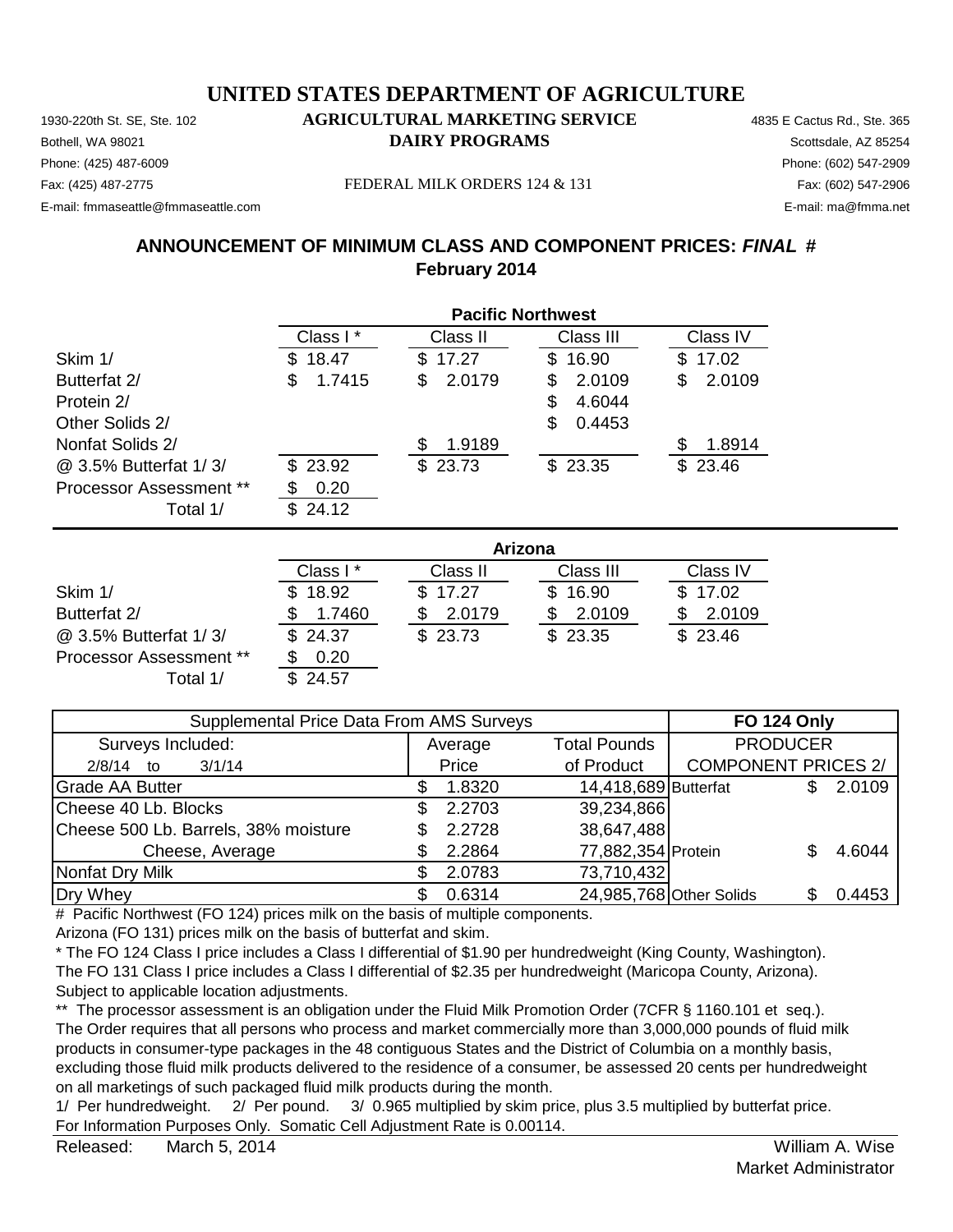Phone: (425) 487-6009 Phone: (602) 547-2909 E-mail: fmmaseattle@fmmaseattle.com E-mail: ma@fmma.net

Fax: (425) 487-2775 FEDERAL MILK ORDERS 124 & 131 Fax: (602) 547-2906

## **ANNOUNCEMENT OF MINIMUM CLASS AND COMPONENT PRICES:** *FINAL* **# March 2014**

|                                | <b>Pacific Northwest</b> |             |              |              |  |  |
|--------------------------------|--------------------------|-------------|--------------|--------------|--|--|
|                                | Class I*                 | Class II    | Class III    | Class IV     |  |  |
| Skim 1/                        | 19.04<br>S.              | 17.67<br>S. | 16.78<br>\$. | 17.12<br>SS. |  |  |
| Butterfat 2/                   | 2.0488<br>S              | 2.0472<br>S | 2.0402<br>S  | 2.0402<br>\$ |  |  |
| Protein 2/                     |                          |             | 4.5172<br>S  |              |  |  |
| Other Solids 2/                |                          |             | 0.4700<br>\$ |              |  |  |
| Nonfat Solids 2/               |                          | 1.9633      |              | 1.9027       |  |  |
| @ 3.5% Butterfat 1/3/          | \$25.54                  | \$24.22     | \$23.33      | \$23.66      |  |  |
| <b>Processor Assessment **</b> | 0.20                     |             |              |              |  |  |
| Total 1/                       | 25.74<br>\$.             |             |              |              |  |  |

|                                |          | <b>Arizona</b> |           |          |  |  |  |
|--------------------------------|----------|----------------|-----------|----------|--|--|--|
|                                | Class I* | Class II       | Class III | Class IV |  |  |  |
| Skim 1/                        | \$19.49  | \$17.67        | \$16.78   | \$17.12  |  |  |  |
| Butterfat 2/                   | 2.0533   | 2.0472         | 2.0402    | 2.0402   |  |  |  |
| @ 3.5% Butterfat 1/3/          | \$25.99  | \$24.22        | \$23.33   | \$23.66  |  |  |  |
| <b>Processor Assessment **</b> | 0.20     |                |           |          |  |  |  |
| Total 1/                       | 26.19    |                |           |          |  |  |  |

| Supplemental Price Data From AMS Surveys | <b>FO 124 Only</b> |                      |                            |  |        |
|------------------------------------------|--------------------|----------------------|----------------------------|--|--------|
| Surveys Included:                        | Average            | <b>Total Pounds</b>  | <b>PRODUCER</b>            |  |        |
| 3/29/14<br>$3/8/14$ to                   | Price              | of Product           | <b>COMPONENT PRICES 2/</b> |  |        |
| <b>Grade AA Butter</b>                   | 1.8562             | 15,419,601 Butterfat |                            |  | 2.0402 |
| Cheese 40 Lb. Blocks                     | 2.2502             | 46,609,082           |                            |  |        |
| Cheese 500 Lb. Barrels, 38% moisture     | 2.2631             | 35,950,264           |                            |  |        |
| Cheese, Average                          | 2.2689             | 82,559,346 Protein   |                            |  | 4.5172 |
| Nonfat Dry Milk                          | 2.0897             | 72,870,382           |                            |  |        |
| Dry Whey                                 | 0.6554             |                      | 26,522,203 Other Solids    |  | 0.4700 |

# Pacific Northwest (FO 124) prices milk on the basis of multiple components.

Arizona (FO 131) prices milk on the basis of butterfat and skim.

\* The FO 124 Class I price includes a Class I differential of \$1.90 per hundredweight (King County, Washington). The FO 131 Class I price includes a Class I differential of \$2.35 per hundredweight (Maricopa County, Arizona). Subject to applicable location adjustments.

\*\* The processor assessment is an obligation under the Fluid Milk Promotion Order (7CFR § 1160.101 et seq.). The Order requires that all persons who process and market commercially more than 3,000,000 pounds of fluid milk products in consumer-type packages in the 48 contiguous States and the District of Columbia on a monthly basis, excluding those fluid milk products delivered to the residence of a consumer, be assessed 20 cents per hundredweight on all marketings of such packaged fluid milk products during the month.

1/ Per hundredweight. 2/ Per pound. 3/ 0.965 multiplied by skim price, plus 3.5 multiplied by butterfat price. For Information Purposes Only. Somatic Cell Adjustment Rate is 0.00113.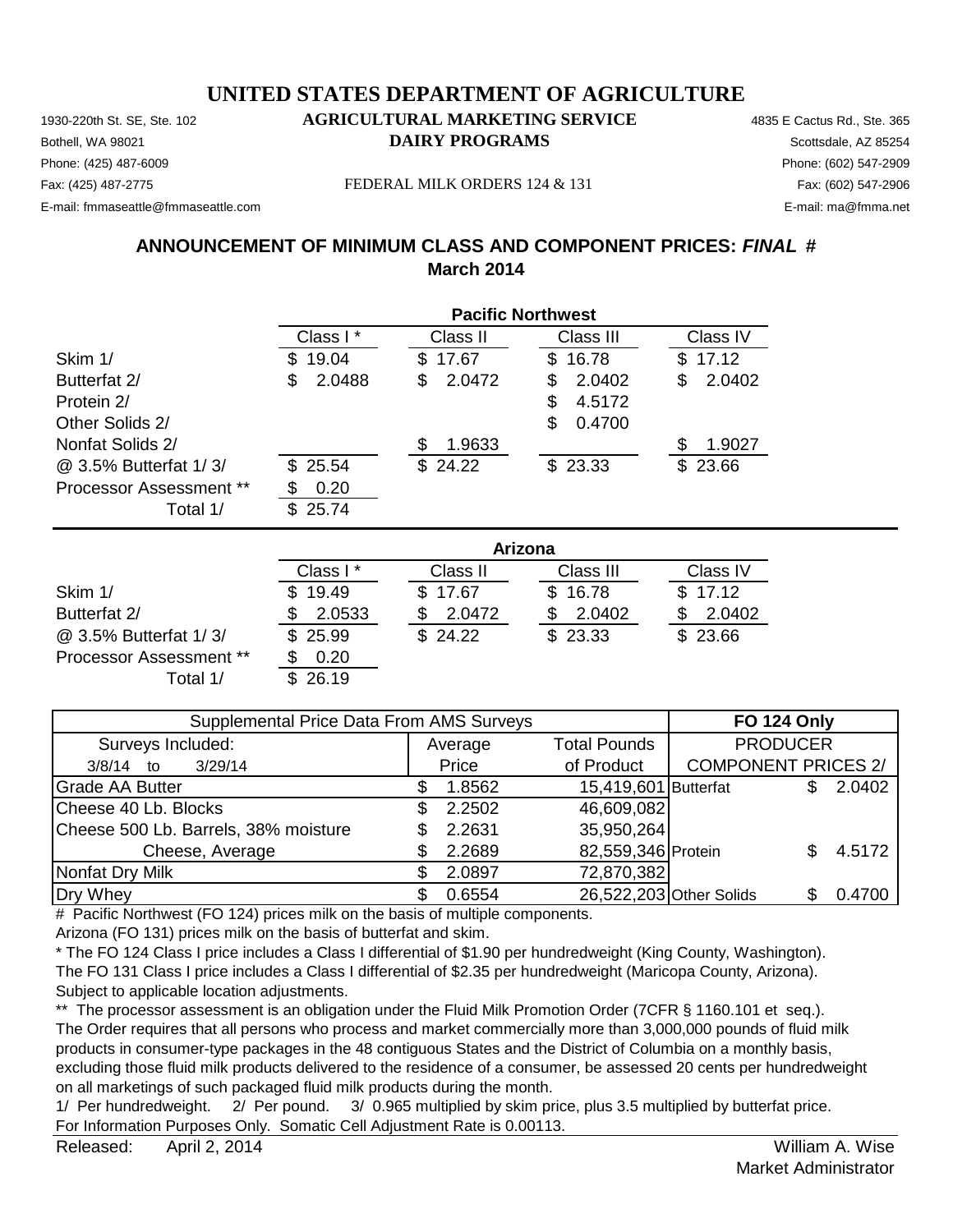Phone: (425) 487-6009 Phone: (602) 547-2909 E-mail: fmmaseattle@fmmaseattle.com E-mail: ma@fmma.net

Fax: (425) 487-2775 FEDERAL MILK ORDERS 124 & 131 Fax: (602) 547-2906

# **ANNOUNCEMENT OF MINIMUM CLASS AND COMPONENT PRICES:** *FINAL* **# April 2014**

|                         | <b>Pacific Northwest</b> |             |              |             |  |  |
|-------------------------|--------------------------|-------------|--------------|-------------|--|--|
|                         | Class I*                 | Class II    | Class III    | Class IV    |  |  |
| Skim 1/                 | 19.12<br>S               | \$17.92     | \$17.50      | 16.50<br>\$ |  |  |
| Butterfat 2/            | 2.0284<br>S              | 2.1277<br>S | 2.1207<br>\$ | 2.1207<br>S |  |  |
| Protein 2/              |                          |             | 4.7089<br>S  |             |  |  |
| Other Solids 2/         |                          |             | 0.4926<br>\$ |             |  |  |
| Nonfat Solids 2/        |                          | 1.9911      |              | 1.8328      |  |  |
| @ 3.5% Butterfat 1/3/   | \$25.55                  | \$24.74     | \$24.31      | \$23.34     |  |  |
| Processor Assessment ** | 0.20                     |             |              |             |  |  |
| Total 1/                | 25.75                    |             |              |             |  |  |

|                                |           | Arizona  |           |          |  |  |  |
|--------------------------------|-----------|----------|-----------|----------|--|--|--|
|                                | Class I * | Class II | Class III | Class IV |  |  |  |
| Skim 1/                        | \$19.57   | \$17.92  | \$17.50   | \$16.50  |  |  |  |
| Butterfat 2/                   | 2.0329    | 2.1277   | 2.1207    | 2.1207   |  |  |  |
| @ 3.5% Butterfat 1/3/          | \$26.00   | \$24.74  | \$24.31   | \$23.34  |  |  |  |
| <b>Processor Assessment **</b> | 0.20      |          |           |          |  |  |  |
| Total 1/                       | 26.20     |          |           |          |  |  |  |

| Supplemental Price Data From AMS Surveys | <b>FO 124 Only</b> |                      |                            |  |        |
|------------------------------------------|--------------------|----------------------|----------------------------|--|--------|
| Surveys Included:                        | Average            | <b>Total Pounds</b>  | <b>PRODUCER</b>            |  |        |
| 4/26/14<br>$4/5/14$ to                   | Price              | of Product           | <b>COMPONENT PRICES 2/</b> |  |        |
| Grade AA Butter                          | 1.9227             | 14,815,321 Butterfat |                            |  | 2.1207 |
| Cheese 40 Lb. Blocks                     | 2.3666             | 48,619,905           |                            |  |        |
| Cheese 500 Lb. Barrels, 38% moisture     | 2.3094             | 37,745,419           |                            |  |        |
| Cheese, Average                          | 2.3547             | 86,365,324 Protein   |                            |  | 4.7089 |
| Nonfat Dry Milk                          | 2.0191             | 92,433,405           |                            |  |        |
| Dry Whey                                 | 0.6774             |                      | 28,227,514 Other Solids    |  | 0.4926 |

# Pacific Northwest (FO 124) prices milk on the basis of multiple components.

Arizona (FO 131) prices milk on the basis of butterfat and skim.

\* The FO 124 Class I price includes a Class I differential of \$1.90 per hundredweight (King County, Washington). The FO 131 Class I price includes a Class I differential of \$2.35 per hundredweight (Maricopa County, Arizona). Subject to applicable location adjustments.

\*\* The processor assessment is an obligation under the Fluid Milk Promotion Order (7CFR § 1160.101 et seq.). The Order requires that all persons who process and market commercially more than 3,000,000 pounds of fluid milk products in consumer-type packages in the 48 contiguous States and the District of Columbia on a monthly basis, excluding those fluid milk products delivered to the residence of a consumer, be assessed 20 cents per hundredweight on all marketings of such packaged fluid milk products during the month.

1/ Per hundredweight. 2/ Per pound. 3/ 0.965 multiplied by skim price, plus 3.5 multiplied by butterfat price. For Information Purposes Only. Somatic Cell Adjustment Rate is 0.00118.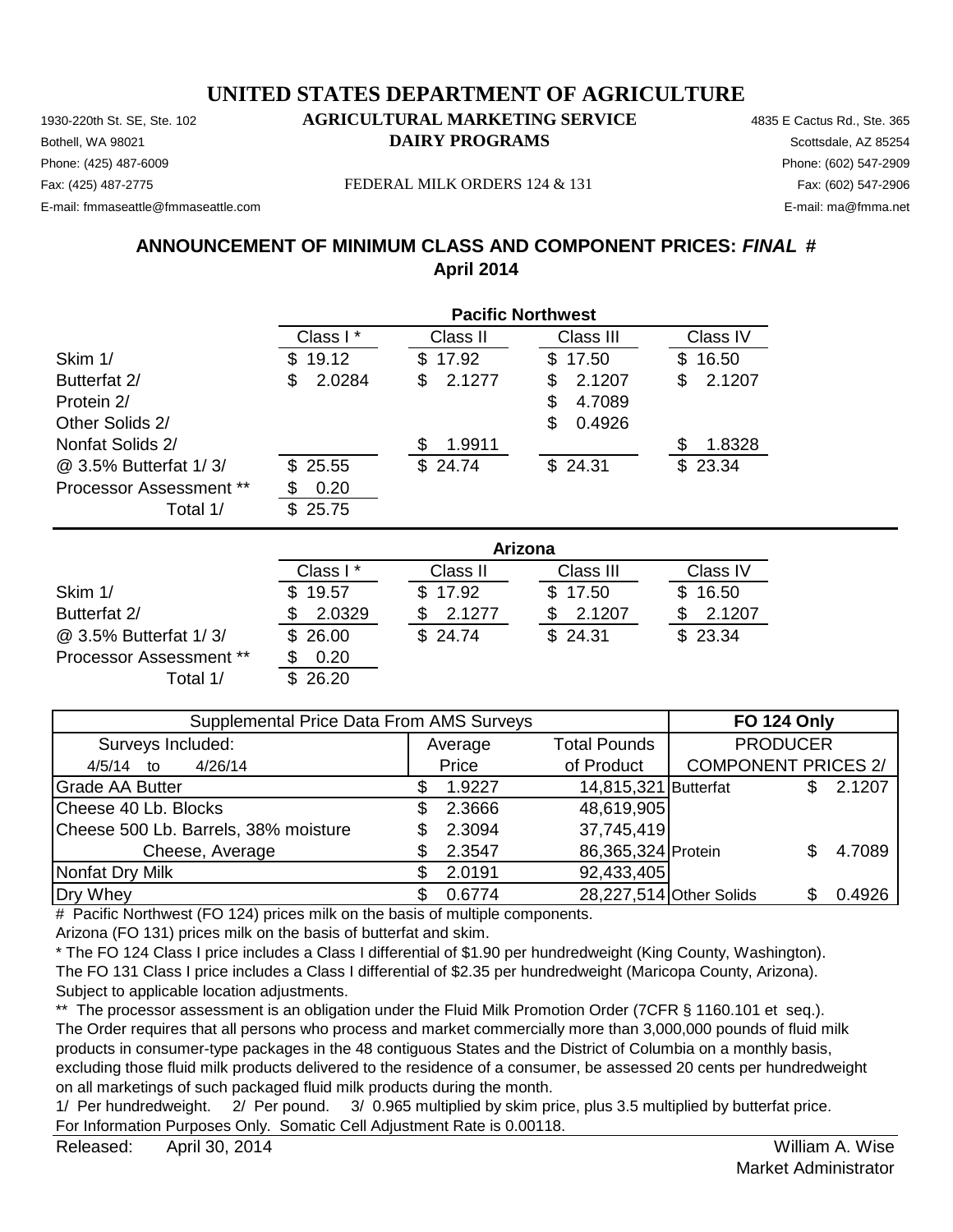Phone: (425) 487-6009 Phone: (602) 547-2909 E-mail: fmmaseattle@fmmaseattle.com E-mail: ma@fmma.net

#### Fax: (425) 487-2775 Fax: (602) 547-2906 FEDERAL MILK ORDERS 124 & 131

#### **ANNOUNCEMENT OF MINIMUM CLASS AND COMPONENT PRICES:** *FINAL* **# May 2014**

|                                | <b>Pacific Northwest</b> |             |              |              |  |  |  |
|--------------------------------|--------------------------|-------------|--------------|--------------|--|--|--|
|                                | Class I*                 | Class II    | Class III    | Class IV     |  |  |  |
| Skim 1/                        | 19.35<br>S               | \$17.06     | 15.15<br>\$. | 15.23<br>\$  |  |  |  |
| Butterfat 2/                   | 2.1980<br>\$             | 2.2791<br>S | 2.2721<br>S  | 2.2721<br>\$ |  |  |  |
| Protein 2/                     |                          |             | 3.9553<br>S  |              |  |  |  |
| Other Solids 2/                |                          |             | 0.4897<br>S. |              |  |  |  |
| Nonfat Solids 2/               |                          | 1.8956      |              | 1.6919<br>S  |  |  |  |
| @ 3.5% Butterfat 1/3/          | 26.37<br>\$.             | \$24.44     | \$22.57      | 22.65<br>\$. |  |  |  |
| <b>Processor Assessment **</b> | 0.20                     |             |              |              |  |  |  |
| Total 1/                       | 26.57                    |             |              |              |  |  |  |

|                                |          | Arizona  |           |          |  |  |  |
|--------------------------------|----------|----------|-----------|----------|--|--|--|
|                                | Class I* | Class II | Class III | Class IV |  |  |  |
| Skim 1/                        | \$19.80  | \$17.06  | \$15.15   | \$15.23  |  |  |  |
| Butterfat 2/                   | 2.2025   | 2.2791   | 2.2721    | 2.2721   |  |  |  |
| @ 3.5% Butterfat 1/3/          | \$26.82  | \$24.44  | \$22.57   | \$22.65  |  |  |  |
| <b>Processor Assessment **</b> | 0.20     |          |           |          |  |  |  |
| Total 1/                       | 27.02    |          |           |          |  |  |  |

| Supplemental Price Data From AMS Surveys | <b>FO 124 Only</b> |                         |                            |  |        |
|------------------------------------------|--------------------|-------------------------|----------------------------|--|--------|
| Surveys Included:                        | Average            | <b>Total Pounds</b>     | <b>PRODUCER</b>            |  |        |
| 5/31/14<br>5/3/14 to                     | Price              | of Product              | <b>COMPONENT PRICES 2/</b> |  |        |
| <b>Grade AA Butter</b>                   | 2.0477             | 22,320,809 Butterfat    |                            |  | 2.2721 |
| Cheese 40 Lb. Blocks                     | 2.1538             | 62,859,422              |                            |  |        |
| Cheese 500 Lb. Barrels, 38% moisture     | 2.1618             | 48,226,874              |                            |  |        |
| Cheese, Average                          | 2.1703             | 111,086,296 Protein     |                            |  | 3.9553 |
| Nonfat Dry Milk                          | 1.8768             | 144,529,725             |                            |  |        |
| Dry Whey                                 | 0.6745             | 42,893,562 Other Solids |                            |  | 0.4897 |

# Pacific Northwest (FO 124) prices milk on the basis of multiple components.

Arizona (FO 131) prices milk on the basis of butterfat and skim.

\* The FO 124 Class I price includes a Class I differential of \$1.90 per hundredweight (King County, Washington). The FO 131 Class I price includes a Class I differential of \$2.35 per hundredweight (Maricopa County, Arizona). Subject to applicable location adjustments.

\*\* The processor assessment is an obligation under the Fluid Milk Promotion Order (7CFR § 1160.101 et seq.). The Order requires that all persons who process and market commercially more than 3,000,000 pounds of fluid milk products in consumer-type packages in the 48 contiguous States and the District of Columbia on a monthly basis, excluding those fluid milk products delivered to the residence of a consumer, be assessed 20 cents per hundredweight on all marketings of such packaged fluid milk products during the month.

1/ Per hundredweight. 2/ Per pound. 3/ 0.965 multiplied by skim price, plus 3.5 multiplied by butterfat price. For Information Purposes Only. Somatic Cell Adjustment Rate is 0.00109.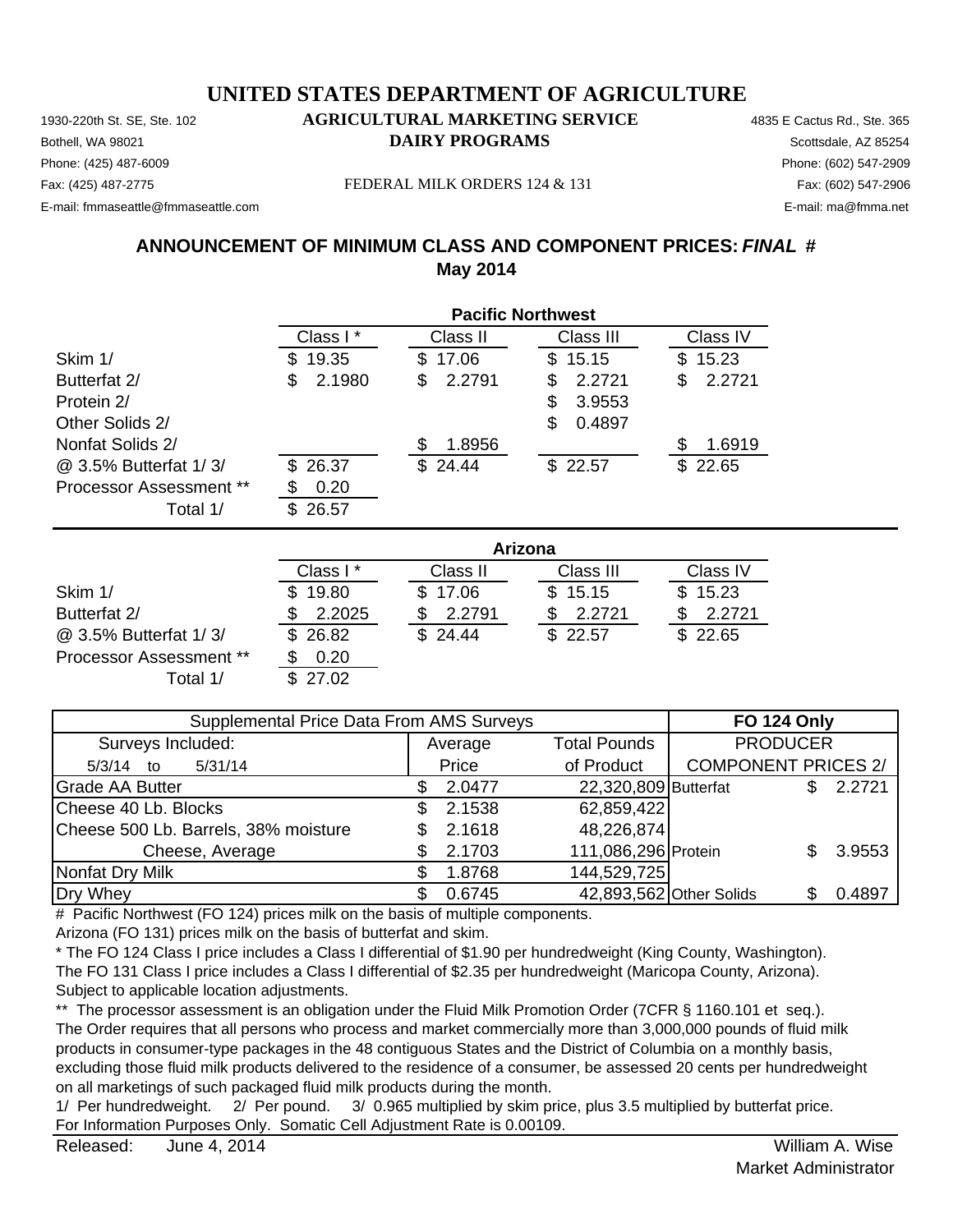Phone: (425) 487-6009 Phone: (602) 547-2909 E-mail: fmmaseattle@fmmaseattle.com E-mail: ma@fmma.net

Fax: (425) 487-2775 FEDERAL MILK ORDERS 124 & 131 Fax: (602) 547-2906

# **ANNOUNCEMENT OF MINIMUM CLASS AND COMPONENT PRICES:** *FINAL* **# June 2014**

|                         |              | <b>Pacific Northwest</b> |             |               |  |  |  |
|-------------------------|--------------|--------------------------|-------------|---------------|--|--|--|
|                         | Class I *    | Class II                 | Class III   | Class IV      |  |  |  |
| Skim 1/                 | 17.48<br>S   | 15.93<br>\$              | 13.28<br>\$ | 15.11<br>\$   |  |  |  |
| Butterfat 2/            | 2.2546<br>S  | 2.4483<br>S              | 2.4413<br>S | 2.4413<br>\$. |  |  |  |
| Protein 2/              |              |                          | 3.3437<br>S |               |  |  |  |
| Other Solids 2/         |              |                          | 0.4942<br>S |               |  |  |  |
| Nonfat Solids 2/        |              | 1.7700                   |             | 1.6785<br>S   |  |  |  |
| @ 3.5% Butterfat 1/3/   | \$24.76      | \$23.94                  | \$21.36     | \$23.13       |  |  |  |
| Processor Assessment ** | 0.20         |                          |             |               |  |  |  |
| Total 1/                | 24.96<br>\$. |                          |             |               |  |  |  |

|                                | Arizona  |          |           |          |  |  |
|--------------------------------|----------|----------|-----------|----------|--|--|
|                                | Class I* | Class II | Class III | Class IV |  |  |
| Skim 1/                        | \$17.93  | \$15.93  | \$13.28   | \$15.11  |  |  |
| Butterfat 2/                   | 2.2591   | 2.4483   | 2.4413    | 2.4413   |  |  |
| @ 3.5% Butterfat 1/3/          | \$25.21  | \$23.94  | \$21.36   | \$23.13  |  |  |
| <b>Processor Assessment **</b> | 0.20     |          |           |          |  |  |
| Total 1/                       | \$25.41  |          |           |          |  |  |

| Supplemental Price Data From AMS Surveys | <b>FO 124 Only</b> |                      |                            |  |          |
|------------------------------------------|--------------------|----------------------|----------------------------|--|----------|
| Surveys Included:                        | Average            | <b>Total Pounds</b>  | <b>PRODUCER</b>            |  |          |
| 6/28/14<br>6/7/14 to                     | Price              | of Product           | <b>COMPONENT PRICES 2/</b> |  |          |
| Grade AA Butter                          | 2.1874             | 16,867,313 Butterfat |                            |  | 2.4413   |
| Cheese 40 Lb. Blocks                     | 2.0264             | 50,397,433           |                            |  |          |
| Cheese 500 Lb. Barrels, 38% moisture     | 2.0170             | 41,886,025           |                            |  |          |
| Cheese, Average                          | 2.0358             | 92,283,458 Protein   |                            |  | \$3.3437 |
| Nonfat Dry Milk                          | 1.8633             | 82,490,647           |                            |  |          |
| Dry Whey                                 | 0.6789             |                      | 32,419,401 Other Solids    |  | 0.4942   |

# Pacific Northwest (FO 124) prices milk on the basis of multiple components.

Arizona (FO 131) prices milk on the basis of butterfat and skim.

\* The FO 124 Class I price includes a Class I differential of \$1.90 per hundredweight (King County, Washington). The FO 131 Class I price includes a Class I differential of \$2.35 per hundredweight (Maricopa County, Arizona). Subject to applicable location adjustments.

\*\* The processor assessment is an obligation under the Fluid Milk Promotion Order (7CFR § 1160.101 et seq.). The Order requires that all persons who process and market commercially more than 3,000,000 pounds of fluid milk products in consumer-type packages in the 48 contiguous States and the District of Columbia on a monthly basis, excluding those fluid milk products delivered to the residence of a consumer, be assessed 20 cents per hundredweight on all marketings of such packaged fluid milk products during the month.

1/ Per hundredweight. 2/ Per pound. 3/ 0.965 multiplied by skim price, plus 3.5 multiplied by butterfat price. For Information Purposes Only. Somatic Cell Adjustment Rate is 0.00102.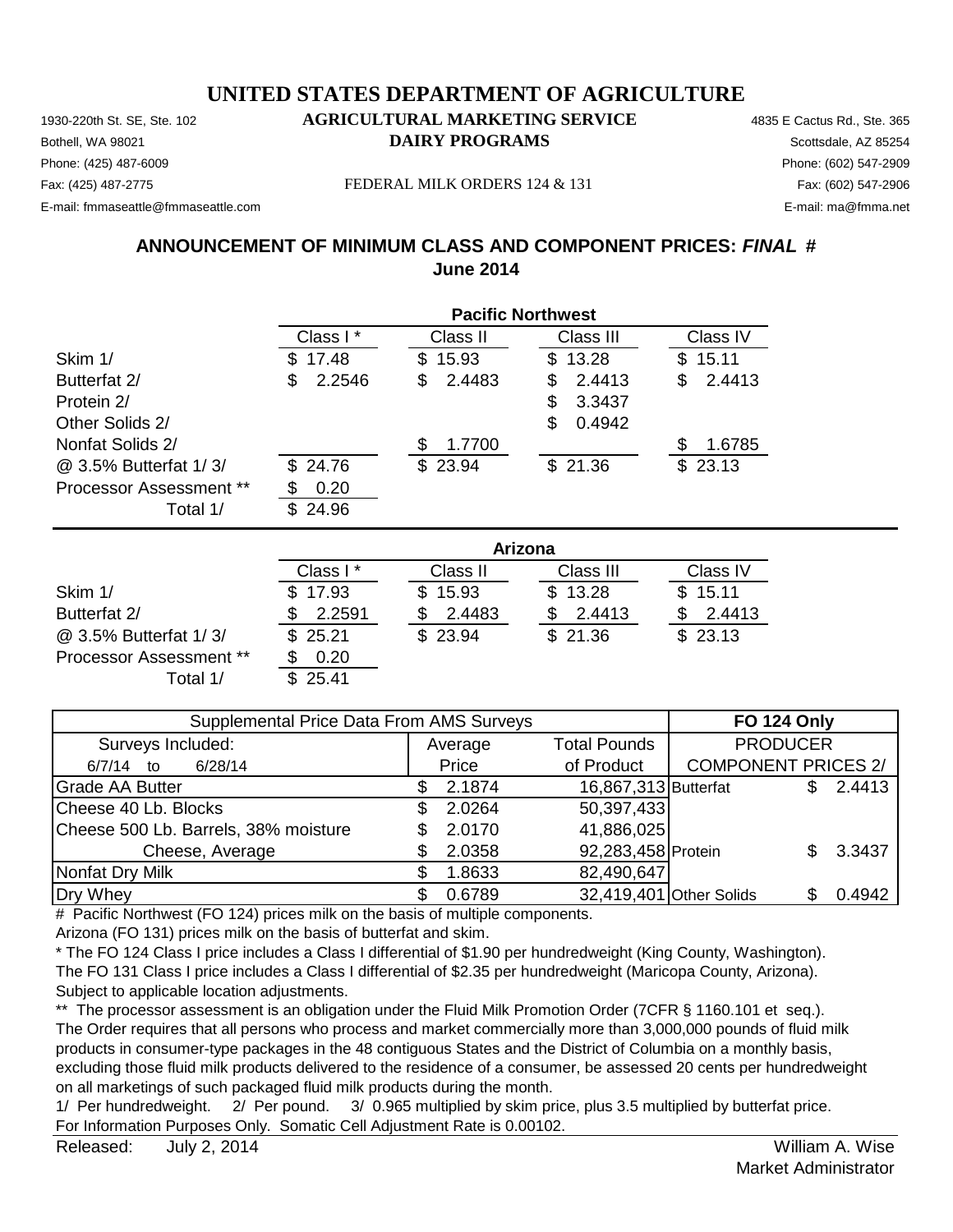Phone: (425) 487-6009 Phone: (602) 547-2909 E-mail: fmmaseattle@fmmaseattle.com E-mail: ma@fmma.net

Fax: (425) 487-2775 Fax: (602) 547-2906 FEDERAL MILK ORDERS 124 & 131

## **ANNOUNCEMENT OF MINIMUM CLASS AND COMPONENT PRICES:** *FINAL* **# July 2014**

|                                | <b>Pacific Northwest</b> |              |              |              |  |  |
|--------------------------------|--------------------------|--------------|--------------|--------------|--|--|
|                                | Class I*                 | Class II     | Class III    | Class IV     |  |  |
| Skim 1/                        | 16.91<br>S               | 15.71<br>\$. | 12.83<br>\$  | 15.09<br>S   |  |  |
| Butterfat 2/                   | 2.4567<br>\$             | 2.6419<br>\$ | 2.6349<br>S  | 2.6349<br>\$ |  |  |
| Protein 2/                     |                          |              | 3.1798<br>S  |              |  |  |
| Other Solids 2/                |                          |              | 0.5046<br>S. |              |  |  |
| Nonfat Solids 2/               |                          | 1.7456       |              | 1.6770       |  |  |
| @ 3.5% Butterfat 1/3/          | \$24.92                  | \$24.41      | \$21.60      | \$23.78      |  |  |
| <b>Processor Assessment **</b> | 0.20<br>ß.               |              |              |              |  |  |
| Total 1/                       | 25.12<br>S               |              |              |              |  |  |

|                                |          | Arizona  |           |          |  |  |  |
|--------------------------------|----------|----------|-----------|----------|--|--|--|
|                                | Class I* | Class II | Class III | Class IV |  |  |  |
| Skim 1/                        | \$17.36  | \$15.71  | \$12.83   | \$15.09  |  |  |  |
| Butterfat 2/                   | 2.4612   | 2.6419   | 2.6349    | 2.6349   |  |  |  |
| @ 3.5% Butterfat 1/3/          | \$25.37  | \$24.41  | \$21.60   | \$23.78  |  |  |  |
| <b>Processor Assessment **</b> | 0.20     |          |           |          |  |  |  |
| Total 1/                       | 25.57    |          |           |          |  |  |  |

| Supplemental Price Data From AMS Surveys | <b>FO 124 Only</b> |                         |                            |  |        |
|------------------------------------------|--------------------|-------------------------|----------------------------|--|--------|
| Surveys Included:                        | Average            | <b>Total Pounds</b>     | <b>PRODUCER</b>            |  |        |
| 7/26/14<br>7/5/14 to                     | Price              | of Product              | <b>COMPONENT PRICES 2/</b> |  |        |
| <b>Grade AA Butter</b>                   | 2.3473             | 15,044,299 Butterfat    |                            |  | 2.6349 |
| Cheese 40 Lb. Blocks                     | 2.0220             | 47,550,921              |                            |  |        |
| Cheese 500 Lb. Barrels, 38% moisture     | 2.0488             | 40,593,198              |                            |  |        |
| Cheese, Average                          | 2.0482             | 88,144,119 Protein      |                            |  | 3.1798 |
| Nonfat Dry Milk                          | 1.8617             | 79,751,419              |                            |  |        |
| Dry Whey                                 | 0.6890             | 31,113,951 Other Solids |                            |  | 0.5046 |

# Pacific Northwest (FO 124) prices milk on the basis of multiple components.

Arizona (FO 131) prices milk on the basis of butterfat and skim.

\* The FO 124 Class I price includes a Class I differential of \$1.90 per hundredweight (King County, Washington). The FO 131 Class I price includes a Class I differential of \$2.35 per hundredweight (Maricopa County, Arizona). Subject to applicable location adjustments.

\*\* The processor assessment is an obligation under the Fluid Milk Promotion Order (7CFR § 1160.101 et seq.). The Order requires that all persons who process and market commercially more than 3,000,000 pounds of fluid milk products in consumer-type packages in the 48 contiguous States and the District of Columbia on a monthly basis, excluding those fluid milk products delivered to the residence of a consumer, be assessed 20 cents per hundredweight on all marketings of such packaged fluid milk products during the month.

1/ Per hundredweight. 2/ Per pound. 3/ 0.965 multiplied by skim price, plus 3.5 multiplied by butterfat price. For Information Purposes Only. Somatic Cell Adjustment Rate is 0.00102.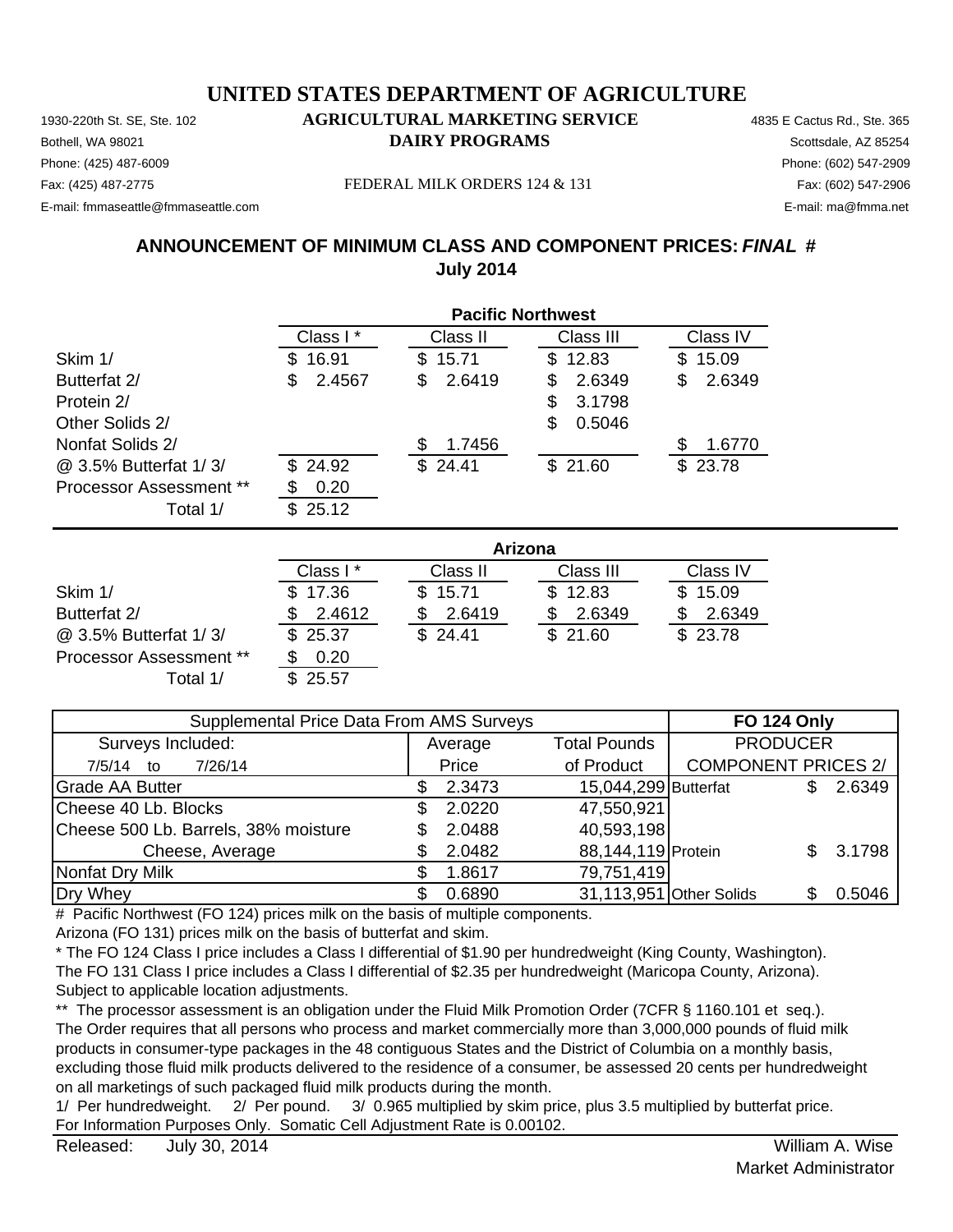Phone: (425) 487-6009 Phone: (602) 547-2909 E-mail: fmmaseattle@fmmaseattle.com E-mail: ma@fmma.net

Fax: (425) 487-2775 FEDERAL MILK ORDERS 124 & 131 Fax: (602) 547-2906

# **ANNOUNCEMENT OF MINIMUM CLASS AND COMPONENT PRICES:** *FINAL* **# August 2014**

|                                | <b>Pacific Northwest</b> |              |              |              |  |  |
|--------------------------------|--------------------------|--------------|--------------|--------------|--|--|
|                                | Class I*                 | Class II     | Class III    | Class IV     |  |  |
| Skim 1/                        | 17.12<br>S.              | 15.92<br>S.  | \$12.74      | 14.44<br>\$. |  |  |
| Butterfat 2/                   | 2.6425<br>S              | 2.8518<br>\$ | 2.8448<br>S  | 2.8448<br>\$ |  |  |
| Protein 2/                     |                          |              | 3.1496<br>S  |              |  |  |
| Other Solids 2/                |                          |              | 0.5036<br>\$ |              |  |  |
| Nonfat Solids 2/               |                          | 1.7689       |              | 1.6047       |  |  |
| @ 3.5% Butterfat 1/3/          | \$25.77                  | \$25.34      | \$22.25      | \$23.89      |  |  |
| <b>Processor Assessment **</b> | 0.20                     |              |              |              |  |  |
| Total 1/                       | 25.97<br>\$.             |              |              |              |  |  |

|                                | <b>Arizona</b> |          |           |          |  |  |
|--------------------------------|----------------|----------|-----------|----------|--|--|
|                                | Class I*       | Class II | Class III | Class IV |  |  |
| Skim 1/                        | \$17.57        | \$15.92  | \$12.74   | \$14.44  |  |  |
| Butterfat 2/                   | 2.6470         | 2.8518   | 2.8448    | 2.8448   |  |  |
| @ 3.5% Butterfat 1/3/          | \$26.22        | \$25.34  | \$22.25   | \$23.89  |  |  |
| <b>Processor Assessment **</b> | 0.20           |          |           |          |  |  |
| Total 1/                       | \$26.42        |          |           |          |  |  |

| Supplemental Price Data From AMS Surveys | <b>FO 124 Only</b> |                      |                            |  |        |
|------------------------------------------|--------------------|----------------------|----------------------------|--|--------|
| Surveys Included:                        | Average            | <b>Total Pounds</b>  | <b>PRODUCER</b>            |  |        |
| 8/30/14<br>$8/2/14$ to                   | Price              | of Product           | <b>COMPONENT PRICES 2/</b> |  |        |
| <b>Grade AA Butter</b>                   | 2.5206             | 24,408,124 Butterfat |                            |  | 2.8448 |
| Cheese 40 Lb. Blocks                     | 2.0591             | 56,461,704           |                            |  |        |
| Cheese 500 Lb. Barrels, 38% moisture     | 2.1318             | 50,087,553           |                            |  |        |
| Cheese, Average                          | 2.1074             | 106,549,257 Protein  |                            |  | 3.1496 |
| Nonfat Dry Milk                          | 1.7887             | 95,241,383           |                            |  |        |
| Dry Whey                                 | 0.6880             |                      | 38,233,456 Other Solids    |  | 0.5036 |

# Pacific Northwest (FO 124) prices milk on the basis of multiple components.

Arizona (FO 131) prices milk on the basis of butterfat and skim.

\* The FO 124 Class I price includes a Class I differential of \$1.90 per hundredweight (King County, Washington). The FO 131 Class I price includes a Class I differential of \$2.35 per hundredweight (Maricopa County, Arizona). Subject to applicable location adjustments.

\*\* The processor assessment is an obligation under the Fluid Milk Promotion Order (7CFR § 1160.101 et seq.). The Order requires that all persons who process and market commercially more than 3,000,000 pounds of fluid milk products in consumer-type packages in the 48 contiguous States and the District of Columbia on a monthly basis, excluding those fluid milk products delivered to the residence of a consumer, be assessed 20 cents per hundredweight on all marketings of such packaged fluid milk products during the month.

1/ Per hundredweight. 2/ Per pound. 3/ 0.965 multiplied by skim price, plus 3.5 multiplied by butterfat price. For Information Purposes Only. Somatic Cell Adjustment Rate is 0.00105.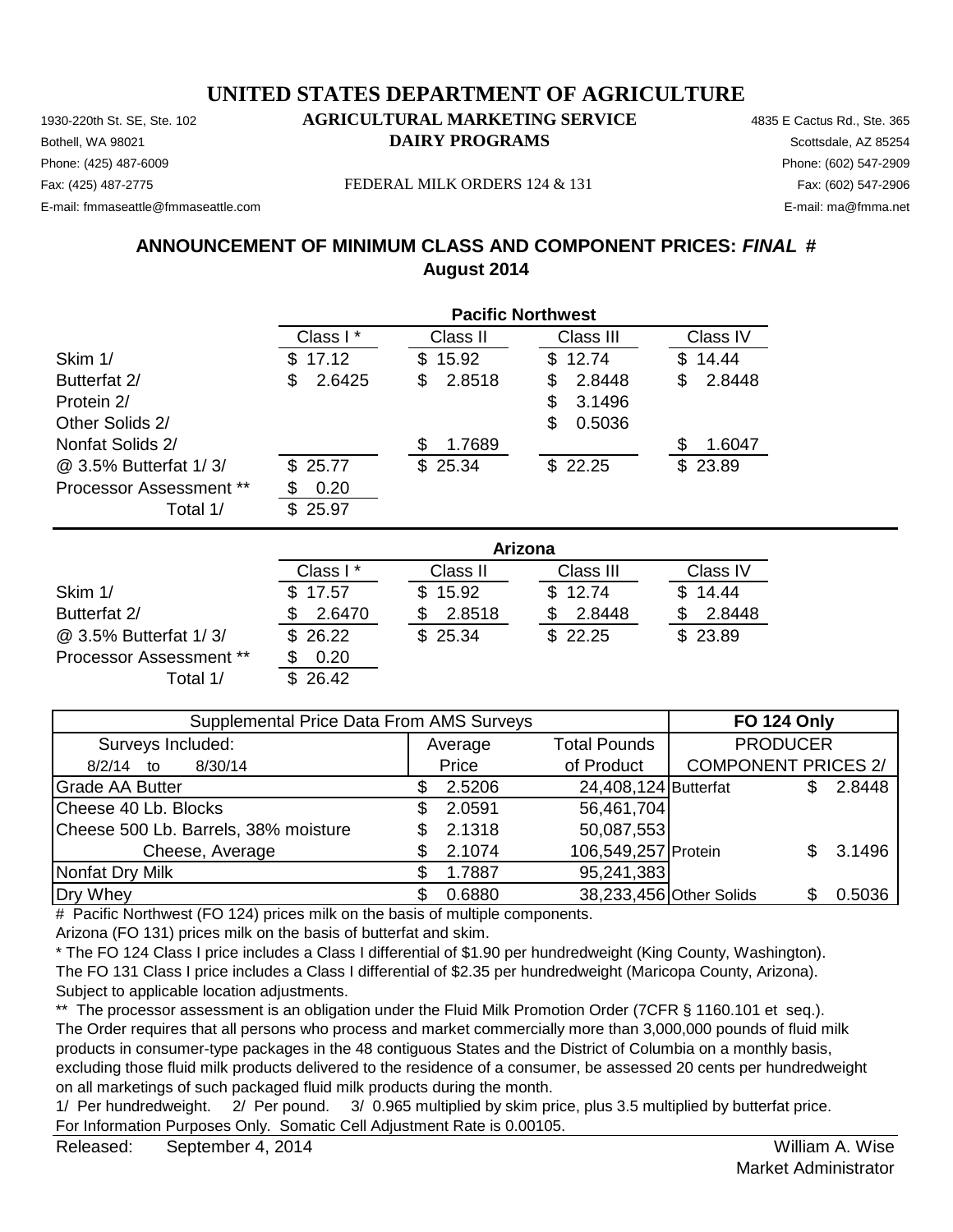Phone: (425) 487-6009 Phone: (602) 547-2909 E-mail: fmmaseattle@fmmaseattle.com E-mail: ma@fmma.net

Fax: (425) 487-2775 FEDERAL MILK ORDERS 124 & 131 Fax: (602) 547-2906

## **ANNOUNCEMENT OF MINIMUM CLASS AND COMPONENT PRICES:** *FINAL* **# September 2014**

|                                | <b>Pacific Northwest</b> |              |              |              |  |  |
|--------------------------------|--------------------------|--------------|--------------|--------------|--|--|
|                                | Class I*                 | Class II     | Class III    | Class IV     |  |  |
| Skim 1/                        | 16.46<br>S.              | 15.26<br>\$. | 13.72<br>SS. | 11.62<br>S.  |  |  |
| Butterfat 2/                   | 2.7563<br>S              | 3.2537<br>\$ | 3.2467<br>S  | 3.2467<br>\$ |  |  |
| Protein 2/                     |                          |              | 3.4991<br>S  |              |  |  |
| Other Solids 2/                |                          |              | 0.4876<br>S  |              |  |  |
| Nonfat Solids 2/               |                          | 1.6956       |              | 1.2910<br>S  |  |  |
| @ 3.5% Butterfat 1/3/          | \$25.53                  | 26.11<br>S.  | \$24.60      | \$22.58      |  |  |
| <b>Processor Assessment **</b> | 0.20                     |              |              |              |  |  |
| Total 1/                       | 25.73<br>\$.             |              |              |              |  |  |

|                         | Arizona   |          |           |          |  |  |
|-------------------------|-----------|----------|-----------|----------|--|--|
|                         | Class I * | Class II | Class III | Class IV |  |  |
| Skim 1/                 | \$16.91   | \$15.26  | \$13.72   | \$11.62  |  |  |
| Butterfat 2/            | 2.7608    | 3.2537   | 3.2467    | 3.2467   |  |  |
| @ 3.5% Butterfat 1/3/   | \$25.98   | \$26.11  | \$24.60   | \$22.58  |  |  |
| Processor Assessment ** | 0.20      |          |           |          |  |  |
| Total 1/                | 26.18     |          |           |          |  |  |

| Supplemental Price Data From AMS Surveys | <b>FO 124 Only</b> |                         |                            |  |        |
|------------------------------------------|--------------------|-------------------------|----------------------------|--|--------|
| Surveys Included:                        | Average            | <b>Total Pounds</b>     | <b>PRODUCER</b>            |  |        |
| 9/27/14<br>9/6/14 to                     | Price              | of Product              | <b>COMPONENT PRICES 2/</b> |  |        |
| <b>Grade AA Butter</b>                   | 2.8525             | 15,048,831 Butterfat    |                            |  | 3.2467 |
| Cheese 40 Lb. Blocks                     | 2.3090             | 45,671,702              |                            |  |        |
| Cheese 500 Lb. Barrels, 38% moisture     | 2.3635             | 37,597,826              |                            |  |        |
| Cheese, Average                          | 2.3472             | 83,269,528 Protein      |                            |  | 3.4991 |
| Nonfat Dry Milk                          | 1.4718             | 136,519,902             |                            |  |        |
| Dry Whey                                 | 0.6725             | 31,185,427 Other Solids |                            |  | 0.4876 |

# Pacific Northwest (FO 124) prices milk on the basis of multiple components.

Arizona (FO 131) prices milk on the basis of butterfat and skim.

\* The FO 124 Class I price includes a Class I differential of \$1.90 per hundredweight (King County, Washington). The FO 131 Class I price includes a Class I differential of \$2.35 per hundredweight (Maricopa County, Arizona). Subject to applicable location adjustments.

\*\* The processor assessment is an obligation under the Fluid Milk Promotion Order (7CFR § 1160.101 et seq.). The Order requires that all persons who process and market commercially more than 3,000,000 pounds of fluid milk products in consumer-type packages in the 48 contiguous States and the District of Columbia on a monthly basis, excluding those fluid milk products delivered to the residence of a consumer, be assessed 20 cents per hundredweight on all marketings of such packaged fluid milk products during the month.

1/ Per hundredweight. 2/ Per pound. 3/ 0.965 multiplied by skim price, plus 3.5 multiplied by butterfat price. For Information Purposes Only. Somatic Cell Adjustment Rate is 0.00117.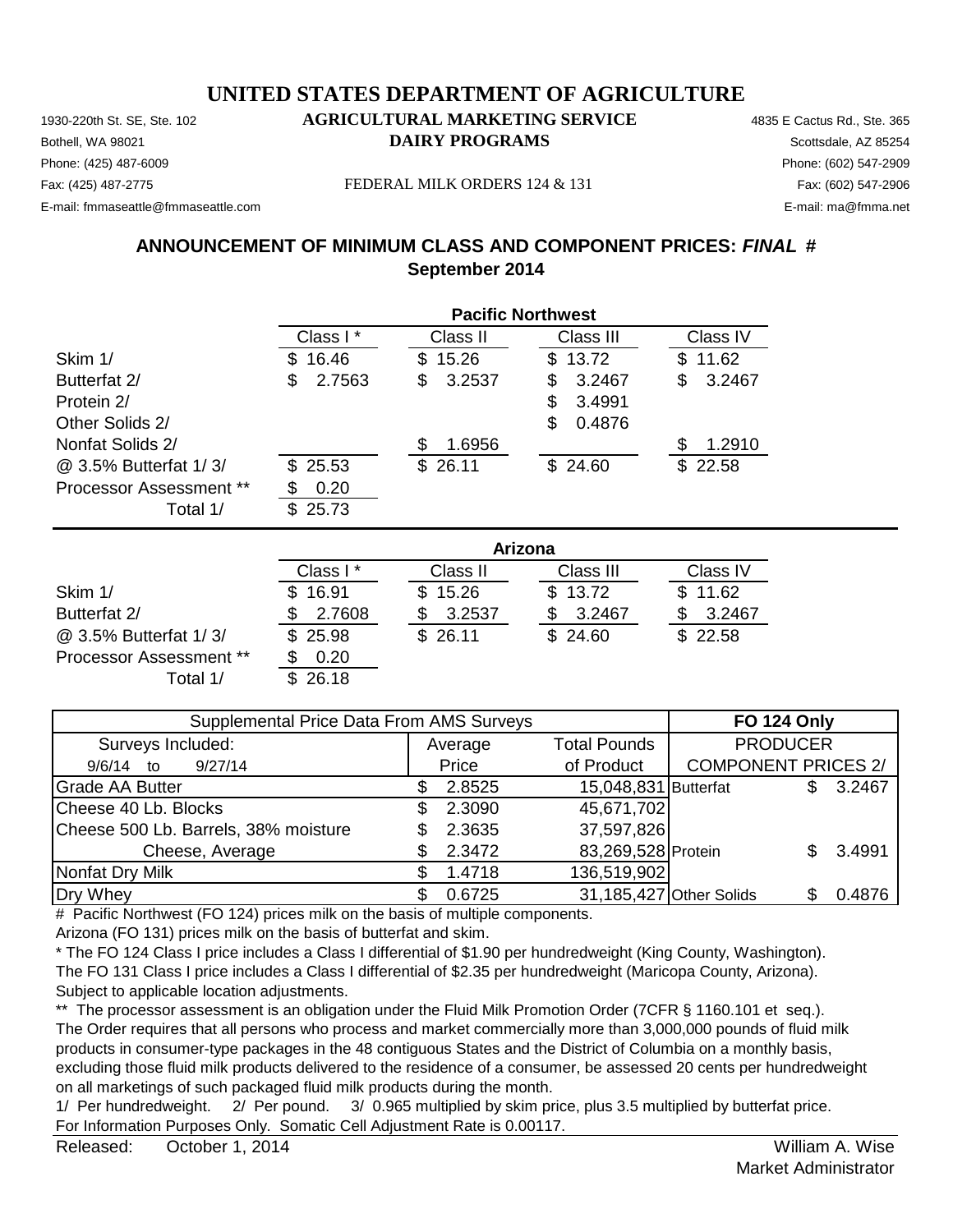#### 1930-220th St. SE, Ste. 102 **AGRICULTURAL MARKETING SERVICE** 4835 E Cactus Rd., Ste. 365 **UNITED STATES DEPARTMENT OF AGRICULTURE**

**Bothell, WA 98021 DAIRY PROGRAMS** Scottsdale, AZ 85254 E-mail: fmmaseattle@fmmaseattle.com E-mail: ma@fmma.net

## Phone: (425) 487-6009 Phone: (602) 547-2909

Fax: (425) 487-2775 FEDERAL MILK ORDERS 124 & 131

#### **ANNOUNCEMENT OF MINIMUM CLASS AND COMPONENT PRICES:** *FINAL* **# October 2014** *\* \* \* CORRECTED \* \* \**

|                         | <b>Pacific Northwest</b> |             |              |              |  |  |
|-------------------------|--------------------------|-------------|--------------|--------------|--|--|
|                         | Class I*                 | Class II    | Class III    | Class IV     |  |  |
| Skim 1/                 | 15.57<br>\$.             | \$12.36     | 14.34<br>\$  | 11.78<br>\$. |  |  |
| Butterfat 2/            | 3.1600<br>S              | 2.8577<br>S | \$<br>2.8507 | 2.8507<br>\$ |  |  |
| Protein 2/              |                          |             | \$<br>3.7362 |              |  |  |
| Other Solids 2/         |                          |             | \$<br>0.4670 |              |  |  |
| Nonfat Solids 2/        |                          | 1.3733      |              | 1.3090       |  |  |
| @ 3.5% Butterfat 1/3/   | \$26.09                  | \$21.93     | 23.82<br>\$  | \$21.35      |  |  |
| Processor Assessment ** | 0.20<br>S                |             |              |              |  |  |
| Total 1/                | 26.29<br>\$.             |             |              |              |  |  |

|                         | Arizona  |          |           |          |  |  |
|-------------------------|----------|----------|-----------|----------|--|--|
|                         | Class I* | Class II | Class III | Class IV |  |  |
| Skim 1/                 | 16.02    | \$12.36  | 14.34     | \$11.78  |  |  |
| Butterfat 2/            | 3.1645   | 2.8577   | 2.8507    | 2.8507   |  |  |
| @ 3.5% Butterfat 1/3/   | \$26.54  | \$21.93  | 23.82     | \$21.35  |  |  |
| Processor Assessment ** | 0.20     |          |           |          |  |  |
| Total 1/                | 26.74    |          |           |          |  |  |

| Supplemental Price Data From AMS Surveys |     |         |                     | <b>FO 124 Only</b>         |        |
|------------------------------------------|-----|---------|---------------------|----------------------------|--------|
| Surveys Included:                        |     | Average | <b>Total Pounds</b> | <b>PRODUCER</b>            |        |
| 11/1/14<br>10/4/14<br>to                 |     | Price   | of Product          | <b>COMPONENT PRICES 2/</b> |        |
| Grade AA Butter                          | S   | 2.5255  | 16,569,597          | <b>Butterfat</b>           | 2.8507 |
| Cheese 40 Lb. Blocks                     | \$. | 2.2900  | 62,912,423          |                            |        |
| Cheese 500 Lb. Barrels, 38% moisture     | S.  | 2.2632  | 46,188,784          |                            |        |
| Cheese, Average                          | \$. | 2.2914  | 109,101,207         | Protein                    | 3.7362 |
| Nonfat Dry Milk                          | S.  | 1.4900  | 86,187,375 ***      |                            |        |
| Dry Whey                                 | \$. | 0.6525  | 36,717,070          | <b>Other Solids</b>        | 0.4670 |

# Pacific Northwest (FO 124) prices milk on the basis of multiple components.

Arizona (FO 131) prices milk on the basis of butterfat and skim.

\* The FO 124 Class I price includes a Class I differential of \$1.90 per hundredweight (King County, Washington).

The FO 131 Class I price includes a Class I differential of \$2.35 per hundredweight (Maricopa County, Arizona). Subject to applicable location adjustments.

\*\* The processor assessment is an obligation under the Fluid Milk Promotion Order (7CFR § 1160.101 et seq.). The Order requires that all persons who process and market commercially more than 3,000,000 pounds of fluid milk products in consumer-type packages in the 48 contiguous States and the District of Columbia on a monthly basis, excluding those fluid milk products delivered to the residence of a consumer, be assessed 20 cents per hundredweight on all marketings of such packaged fluid milk products during the month.

1/ Per hundredweight. 2/ Per pound. 3/ 0.965 multiplied by skim price, plus 3.5 multiplied by butterfat price. For Information Purposes Only. Somatic Cell Adjustment Rate is 0.00115.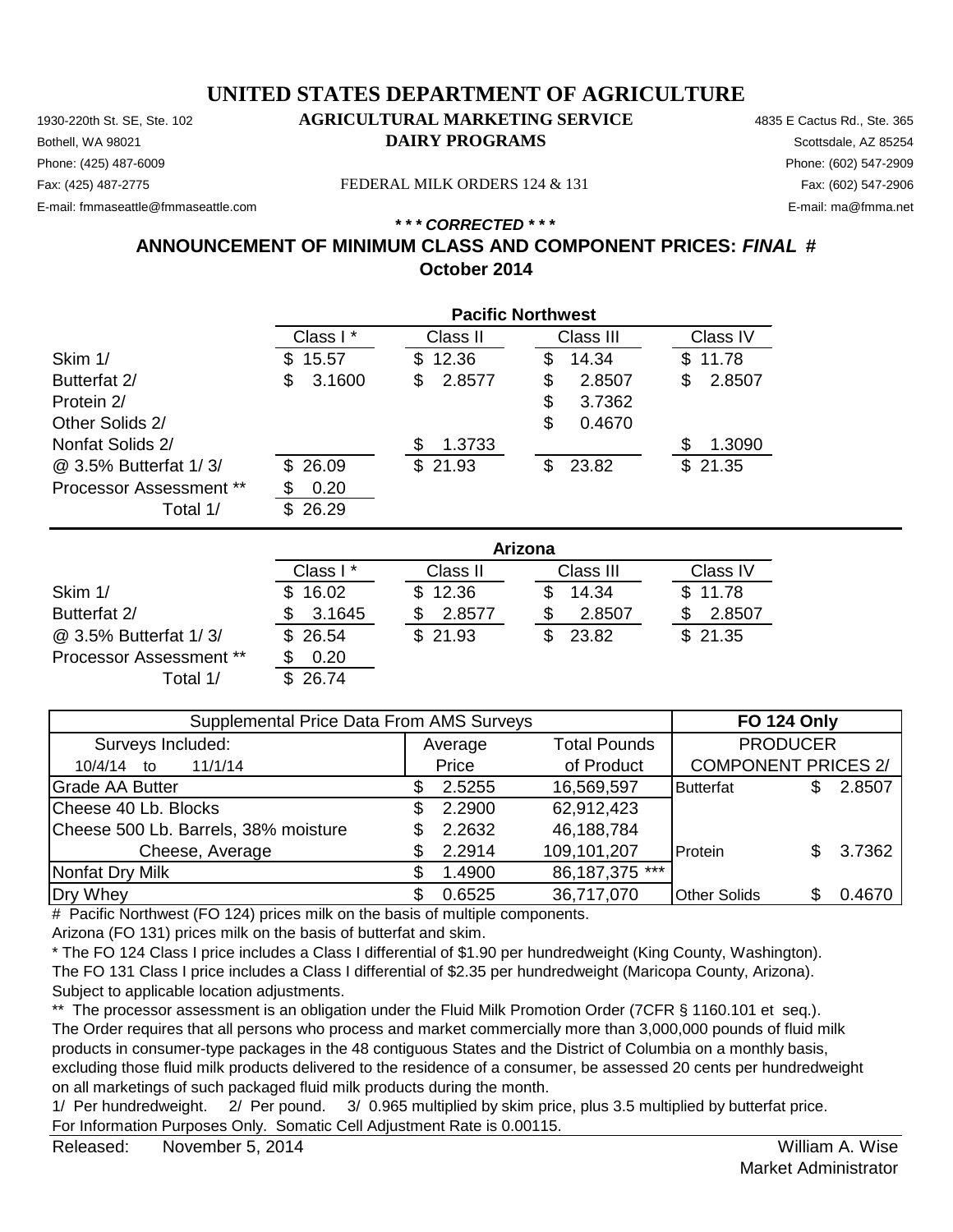Phone: (425) 487-6009 Phone: (602) 547-2909 E-mail: fmmaseattle@fmmaseattle.com E-mail: ma@fmma.net

Fax: (425) 487-2775 FEDERAL MILK ORDERS 124 & 131 Fax: (602) 547-2906

### **ANNOUNCEMENT OF MINIMUM CLASS AND COMPONENT PRICES:** *FINAL* **# November 2014**

|                                | <b>Pacific Northwest</b> |              |              |              |  |  |
|--------------------------------|--------------------------|--------------|--------------|--------------|--|--|
|                                | Class I*                 | Class II     | Class III    | Class IV     |  |  |
| Skim 1/                        | 15.15<br>S.              | 12.62<br>S.  | 14.75<br>S   | 10.89<br>S.  |  |  |
| Butterfat 2/                   | 3.2406<br>\$             | 2.2081<br>S  | 2.2011<br>\$ | 2.2011<br>S  |  |  |
| Protein 2/                     |                          |              | S<br>3.9018  |              |  |  |
| Other Solids 2/                |                          |              | S<br>0.4505  |              |  |  |
| Nonfat Solids 2/               |                          | 1.4022<br>S  |              | 1.2102       |  |  |
| @ 3.5% Butterfat 1/3/          | \$25.96                  | 19.91<br>\$. | 21.94<br>\$. | 18.21<br>\$. |  |  |
| <b>Processor Assessment **</b> | 0.20                     |              |              |              |  |  |
| Total 1/                       | \$<br>26.16              |              |              |              |  |  |

|                                | Arizona   |          |           |          |  |  |
|--------------------------------|-----------|----------|-----------|----------|--|--|
|                                | Class I * | Class II | Class III | Class IV |  |  |
| Skim 1/                        | 15.60     | \$12.62  | 14.75     | \$10.89  |  |  |
| Butterfat 2/                   | 3.2451    | 2.2081   | 2.2011    | 2.2011   |  |  |
| @ 3.5% Butterfat 1/3/          | \$26.41   | \$19.91  | 21.94     | \$18.21  |  |  |
| <b>Processor Assessment **</b> | 0.20      |          |           |          |  |  |
| Total 1/                       | 26.61     |          |           |          |  |  |

| Supplemental Price Data From AMS Surveys |     |         |                     |                            | <b>FO 124 Only</b> |        |
|------------------------------------------|-----|---------|---------------------|----------------------------|--------------------|--------|
| Surveys Included:                        |     | Average | <b>Total Pounds</b> |                            | <b>PRODUCER</b>    |        |
| 11/29/14<br>11/8/14<br>to                |     | Price   | of Product          | <b>COMPONENT PRICES 2/</b> |                    |        |
| <b>Grade AA Butter</b>                   | S   | 1.9891  | 14, 151, 778        | <b>Butterfat</b>           |                    | 2.2011 |
| Cheese 40 Lb. Blocks                     | \$. | 2.1509  | 46,511,127          |                            |                    |        |
| Cheese 500 Lb. Barrels, 38% moisture     | \$. | 2.0741  | 35,840,294          |                            |                    |        |
| Cheese, Average                          | \$. | 2.1305  | 82,351,421          | Protein                    | \$                 | 3.9018 |
| Nonfat Dry Milk                          | \$. | 1.3902  | 74,193,796          |                            |                    |        |
| Dry Whey                                 | \$. | 0.6365  | 26,270,321          | <b>Other Solids</b>        | \$                 | 0.4505 |

# Pacific Northwest (FO 124) prices milk on the basis of multiple components.

Arizona (FO 131) prices milk on the basis of butterfat and skim.

\* The FO 124 Class I price includes a Class I differential of \$1.90 per hundredweight (King County, Washington). The FO 131 Class I price includes a Class I differential of \$2.35 per hundredweight (Maricopa County, Arizona). Subject to applicable location adjustments.

\*\* The processor assessment is an obligation under the Fluid Milk Promotion Order (7CFR § 1160.101 et seq.). The Order requires that all persons who process and market commercially more than 3,000,000 pounds of fluid milk products in consumer-type packages in the 48 contiguous States and the District of Columbia on a monthly basis, excluding those fluid milk products delivered to the residence of a consumer, be assessed 20 cents per hundredweight on all marketings of such packaged fluid milk products during the month.

1/ Per hundredweight. 2/ Per pound. 3/ 0.965 multiplied by skim price, plus 3.5 multiplied by butterfat price. For Information Purposes Only. Somatic Cell Adjustment Rate is 0.00107.